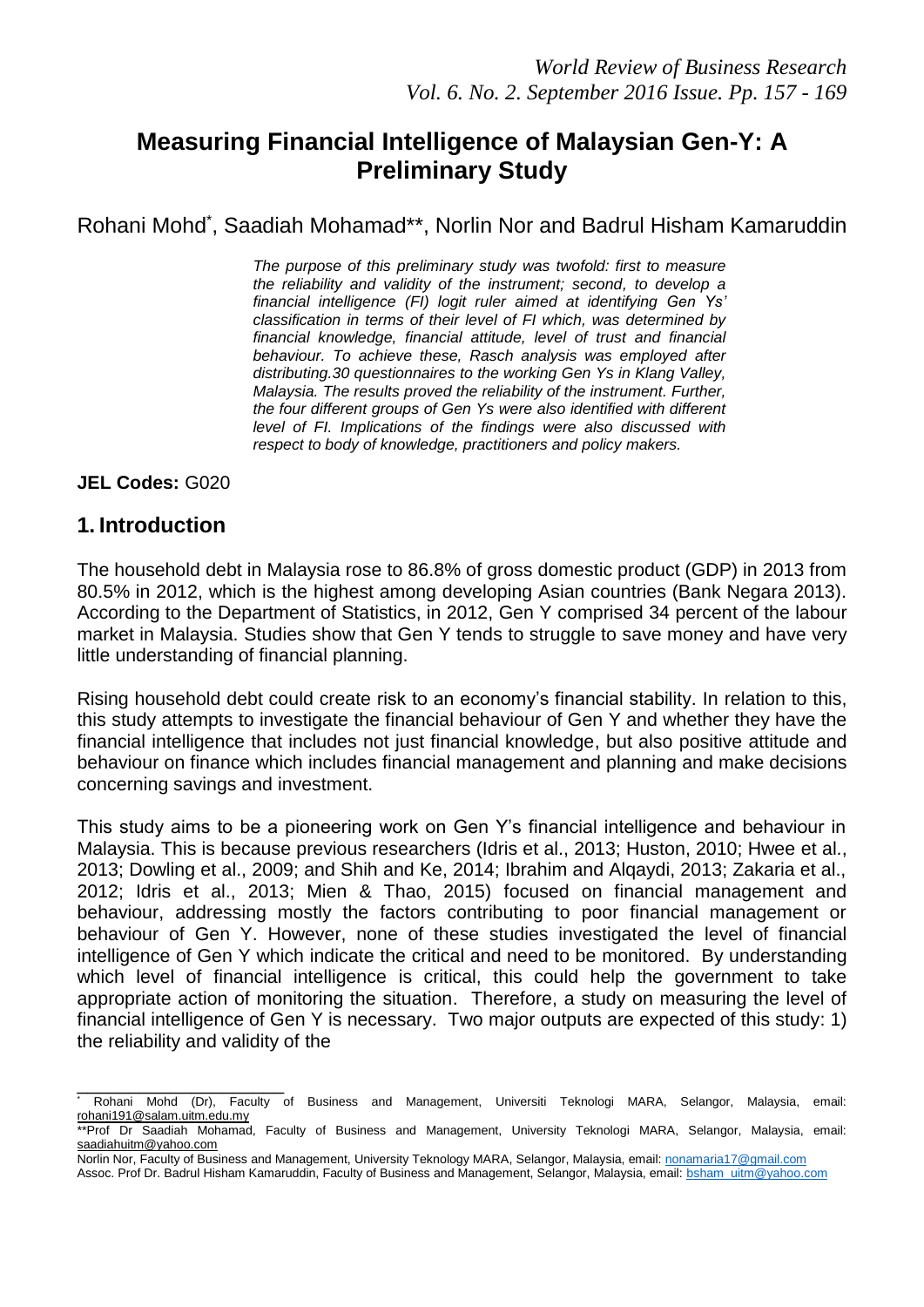constructs that are used to measure financial intelligence; 2) the classifications of Gen Y and their level of financial intelligence. The outputs could potentially be used as tools that provide input for financial and training institutions, and for policy makers as part of risk management to address any build-up of emerging risks and threats to the domestic financial stability. The paper is divided into 7 sections. The first section is an introduction, followed by literature review in the second section. The third section is the explanation for research methodology. Data analysis and discussion are in section 4 and 5, respectively. Section 6 and 7 will discuss the implication of the study and the conclusion.

### **2. Literature Review**

Many research conducted in the past looked at the characteristics of youths which comprise of Generations X and Y. A study by Eisner (2005) and Hwee, Hen and Sellapan (2010) revealed that Generation Y is the most recent cohort that has participated in increasing numbers from the working sector category. Generation Y was born and grew up amid a prosperous growing economy. They are characterized as having more opportunities and a better quality of life compared to previous generations. They are also believed to be more confident in themselves, tend to take risks, and have different values about wealth and value of money. Although many would agree that Generation Y has a higher level of education, talent and technology skills, the study by Hwee et al. (2010) found that in most cases, protective upbringing has led this group to become indecisive in life, including the financial aspects. Despite the fact that Generation Y grew up in an era of prosperous economy, they have higher credit loads compared to the previous generation. Additionally, the concept of savings for retirement purposes is still not easily understood by this generation (Idris, Sarojani, Krishnan & Azmi, 2013).

To support further, the study of US Generation Y (Generation Ys: Fearful of Wall Street and Not Saving for Retirement, 2014) reported that majority of Generation Y lack the financial education to help them understand how to invest for their own retirement. As a result, they lack financial literacy or do not know the direction needed to survive through today's volatile market and unique economic environment. All these happen despite the fact that this generation has spent half of their lives in between the dot com crash and real estate crash. They are also very wary of Wall Street.

When scrutinizing the situation of youths in Malaysia, most of today's youths have a shortterm orientation and in many cases, they are protected from the realities of the real world challenges (Hwee et al., 2010). In these respects, the situation is worrying because it is feared that youths are unable to assess the real situation. This can be seen from the increase in purchases on credit. In fact, the report also cited that Goi and Lee (2008) highlighted the evidence for cases of bankruptcy due to credit card use which has increased three-folds between 2006 and 2007. In fact, there is evidence that many graduates violated the contracts of The National Higher Education Loan Fund (PTPTN). These trends, coupled with lack of job security due to various factors are certainly worrisome because this can lead to lack of financial security, deterioration of quality of life and social problems in the future that can inhibit the process of national development (Idris et al. 2013).

#### **2.1 Relationship between Financial Intelligence and Financial Behaviour**

In search for definitions of financial intelligence (FI), the terms mostly discussed were financial literacy (FL) and financial knowledge (FK). These two terms were found to be used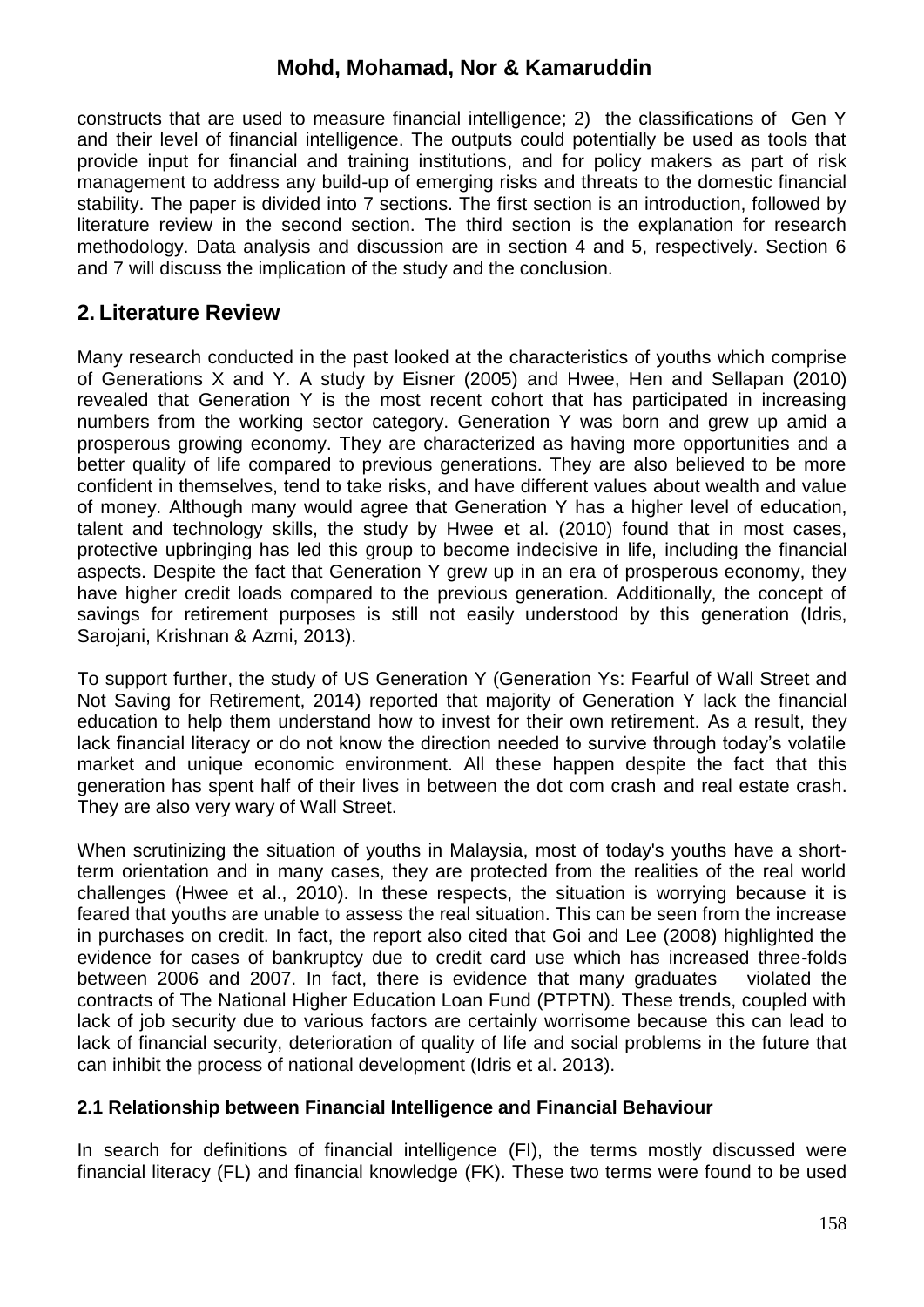interchangeably by many researchers. For instance, Lusardi and Mitchell (2007) defined FL as FK or familiarity with the basic concepts of economics needed to make sensible savings and investment decisions. Similarly, National Council in Economic Education (NCEE) (2005) defined it as familiarity with economic principles, knowledge about the US economy, and understanding of some key economic terms. Huston (2010), in her review of literature on the definitions of financial intelligence, differentiated the components of financial knowledge and financial literacy. Huston argued that financial knowledge is knowledge acquired through education and/or experience specifically related to essential personal finance concepts and products. Meanwhile, literacy involves the ability and confidence to effectively apply or use knowledge related to personal finance concepts and products. She went on to explain that financial literacy leads to personal financial behaviours, which in turn have an impact on financial well-being.

The crux of the matter is that a lack of financial literacy can have a very harmful effect on financial well-being. This is supported Moore (2003) who defined financial literacy similar to that of Hutson (2010). The best description of financial intelligence or also known as financial IQ was provided by Robert Kiyosaki (1997). He described financial intelligence as the ability to solve money problem and interpret/evaluate financial statements for better financial decision and position. On this basis, financial intelligence seems to reflect the attitude of someone to improve his or her financial knowledge so that he or she has the ability to solve money problems for better financial position or condition. In the theory of planned behaviour (Ajzen, 1991), attitude is one important component to explain planned behaviour. Therefore, we believe that attitude should be considered as one important component of financial intelligence.

The review of the literature on Gen Y's characteristics and behaviours are made from 2000- 2015. However, only few studies were found to be relevant. The hot global issue tapped by the literature review is Gen Y's ineffective money management. For instance, as reported by Roberts and Jones (2001) that students today grew up in an era that supported more lenient attitudes towards debt which resulted in ineffective financial management. This is supported by Dowling et al. (2009) and Shih and Ke (2014). Shih and Ke (2014) claimed that financial attitudes play an important role in determining a person's financial management. This is because financial attitudes shape the way people spend, save, hoard and waste money (Furnham, 1984). Another important factor found to be important was financial knowledge (Ibrahim and Alqaydi, 2013; Zakaria et al., 2012; Idris et al., 2013; Mien & Thao, 2015). They agreed that consumers who were financially knowledgeable were more likely to manage in financially responsible way.

A report in CAI (2011) indicated that Gen Y may be the most educated generation in American history. This generation consists of 40% of the population worldwide; hence ignoring this problem might bring bad implication to economy's financial stability.

## **3. Research Method**

This study is a cross sectional causal study. Thus the data was collected once. Gen Y employees aged between 20 and 32 years old working in the private or public sector in the Klang Valley were the targeted population in this survey. 30 questionnaires were distributed to the samples that were selected randomly by a human resource manager of a few private and public companies. Only 30 were selected because for Rasch analysis, 30 samples were adequate for a preliminary study (Conrad, 2009). Since the study investigated Gen Y's commitment, the unit of analysis was an individual Gen Y. The study employed Rasch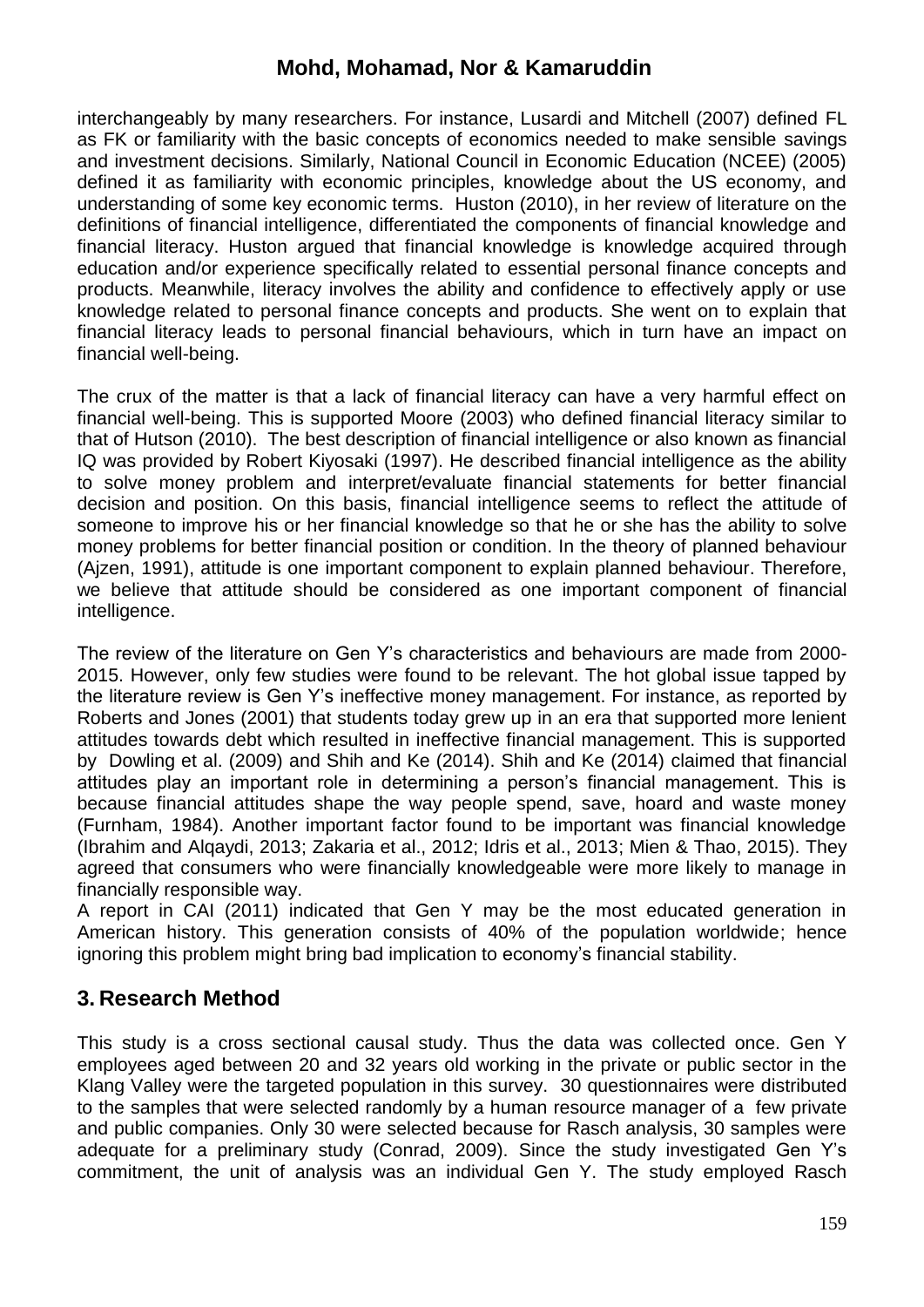analysis because a ruler can only be produced from Rasch analysis. The data was analysed in two stages. The first stage of analysis involved the analysis of the goodness fit of the data collected. The second stage of analysis involved identifying groups of Gen Y from the Person Item Map output.

#### **3.1 Measurement**

There were four variables involved in the study: financial knowledge, financial attitude, trust and financial behaviour. Each variable was measured using instruments that were adopted and adapted from previous research. The reliability and validity of the items were tested using Rasch Measurement Model.

### **4. Analysis and Results**

For the first stage of analysis, in order to determine the goodness fit of the data, several tests were conducted. This includes the identification of the reliability of the items and persons under study, the consistency of category response, misfit items, and unidimensionality of the construct used. The following section discussed the interpretations of the analysis.

#### **4.1 The First Analysis**

In Rasch Model, items and persons reliability were tested in order to ensure that the items are good enough to differentiate persons' ability and to ensure there are enough right persons to differentiate item difficulty level. Table 1 illustrates the results.

| <b>Table 1: Statistics Summary</b> |                          |                      |  |  |  |  |
|------------------------------------|--------------------------|----------------------|--|--|--|--|
|                                    | Item (73 items) in logit | Person (30) in logit |  |  |  |  |
| Reliability                        | .95                      | .80                  |  |  |  |  |
| Separation                         | 4.58                     | 2.03                 |  |  |  |  |
| Mean                               | .00 logits               | $-1.57$ logits       |  |  |  |  |
| Standard error of mean             | .22                      | .09                  |  |  |  |  |
| Max                                | 2.08                     | $-64$                |  |  |  |  |
| Min                                | $-3.48$                  | $-2.60$              |  |  |  |  |
| Cronbach Alpha (KR-20)             | .88                      |                      |  |  |  |  |

*Valid responses: 94.9% (approximate)*

*Person raw score-to-measure correlation = .70 (approximate due to missing data)*

The summary statistics in Table 1 shows the goodness fit of the overall data. The table shows person (Gen Y) and item reliability index of the construct. Acceptable respondents' reliability index was 0.80 to 1.00 which indicates there are enough good items to differentiate person ability level. As shown in Table 1, the person reliability index of .80 is within the range indicative of acceptable level of reliability. The respondents' separation index of 2.03 (2 if round it up) denotes the separations of the respondents by 2 separate lines to form 3 groups (as shown in Figure 1). This means there were three groups of Gen Y with different levels of financial intelligence. Table 1 also shows that the highest logit measure (highest level of financial intelligence) was measured at -.64 logit compared to the lowest logit (lowest level of financial intelligence) at -2.60 logits with the person mean of -1.57 logits. Gen Ys who were above the mean item of -1.54 logit indicate that their financial intelligence was moderate. This is because the range of 1 logit to 2 logits was considered high level. Gen Ys who were below the mean person of -1.54 logit, indicate very low level of financial intelligence because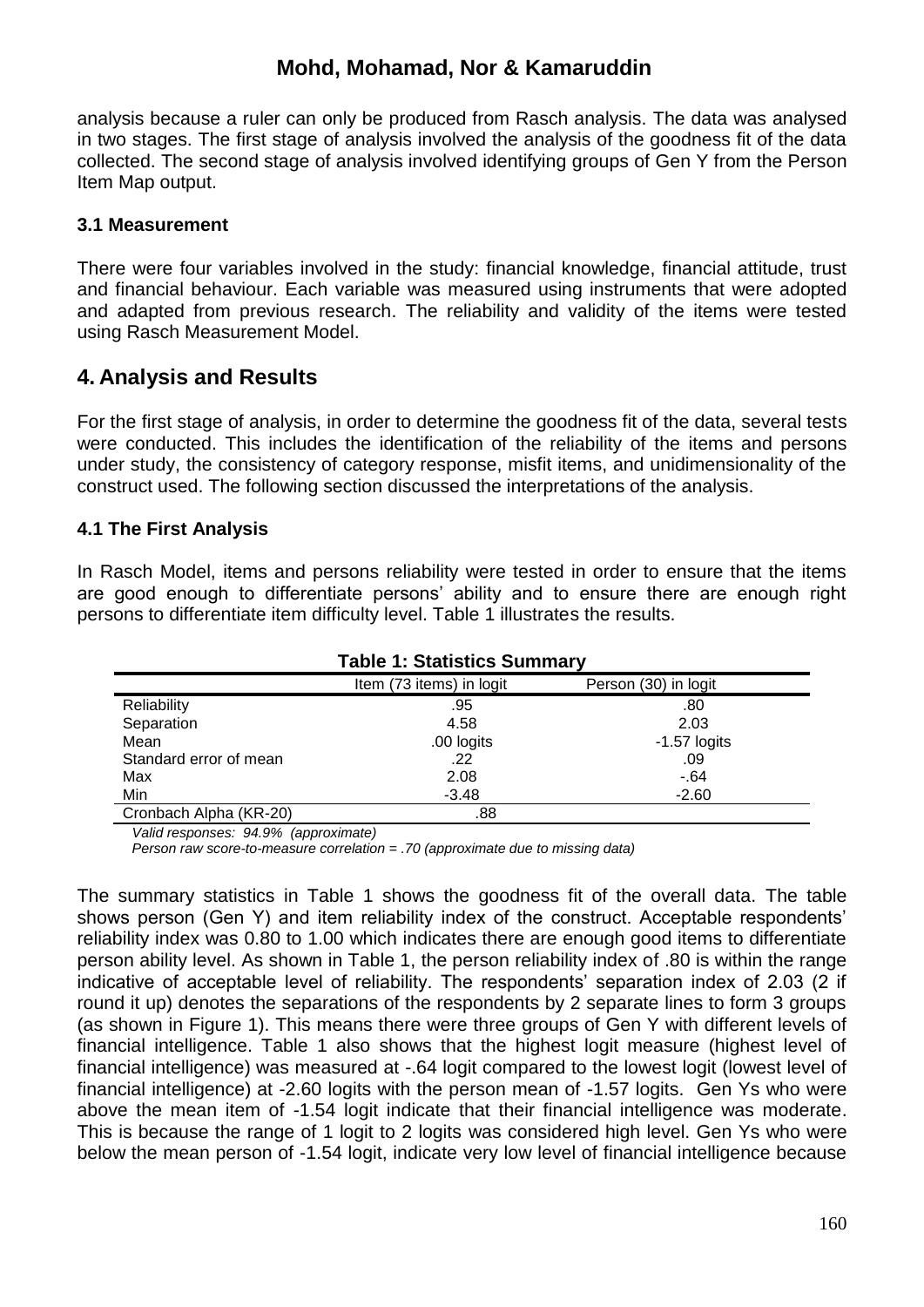the negative score 0 indicates incompetence. The person mean of -1.54 logits indicates that Gen Ys generally have low level of financial intelligence.

#### **4.2 Consistency of Category Responses**

According to Bond and Fox (2007), categories with low frequencies are problematic because they do not provide enough observations for an estimation of stable threshold values. Such infrequently used categories often indicate unnecessary or redundant categories. Winstep Rasch program assesses these with two outputs, namely threshold (calibration structure) and response category curves.

#### **4.2.1 Threshold**

A good measurement and well functioned 5 category rating scale (4 thresholds) would be achieved when the average measure and thresholds (calibration structure) function as expected, that is, these two should increase monotonically across the rating scale. The threshold should be ordered in line with the ordering of the response categories and observed average. The monotonicity of the measures reflect that those with higher ability/good financial behaviour endorse the higher categories, whereas, those with lower attitudes/behaviour endorse the lower categories. When this pattern is violated, as indicated by a lack of monotonicity in the average measures, collapsing categories is a possibility. Thresholds that do not increase monotonically across the rating scale are considered disordered. In addition, threshold distance should indicate that each step defines a distinct position on the variable. That is, the estimate should be neither too close together nor too far apart, on the logit scale. As shown in Table 2, the observed averages increased monotonically and the thresholds were ordered, thus meeting the good measurement of response category. Moreover, the difference between thresholds (1and 2; 2 and 3; and 3 and 4) were within 1.4, indicating good measures.

|                                    |                                    |     |     |  |  | LABEL SCORE COUNT % AVRGE EXPECT  MNSQ MNSQ  CALIBRATN  MEASURE |            |                                |
|------------------------------------|------------------------------------|-----|-----|--|--|-----------------------------------------------------------------|------------|--------------------------------|
|                                    | $1 \quad 1$                        |     |     |  |  | 58 7 - 2.52 - 3.06 2.05 1.77 NONE ( - 4.56) 1                   |            |                                |
|                                    | $\begin{array}{ccc} \end{array}$ 2 |     |     |  |  | 211 24 -1.37 -1.06 .74 .78 -3.42 -2.05 2                        |            |                                |
| $\begin{array}{ccc} \end{array}$ 3 |                                    | 284 |     |  |  |                                                                 |            |                                |
| 4                                  | $\overline{4}$                     | 295 |     |  |  |                                                                 |            | $\begin{array}{c} \end{array}$ |
|                                    | 5 <sub>5</sub>                     | 32  | 4 I |  |  | $1.38$ $1.36$ $1.03$ $1.03$ $\vert$ $3.36$ $\vert$ (            | $4.51$ ] 5 |                                |
|                                    |                                    |     |     |  |  |                                                                 |            |                                |

#### **Table 2: Summary of Category Structure**

#### **4.2.2 Item Misfit**

Misfit items mean items that are not measuring the variable accordingly. Thus keeping these items will not provide any weightage to the variable, and can result in low responses from the respondents. During pilot analysis, an identification of misfit items is important so that items that are not measuring the variable can be removed and leave only relevant items that measure the variables.

In Rasch Model, there are 3 indicators to indicate misfit items: mean square (MNSQ), Z standard (Zstd), and Point to Measure Correlation (Pt Mea Corr). The items are considered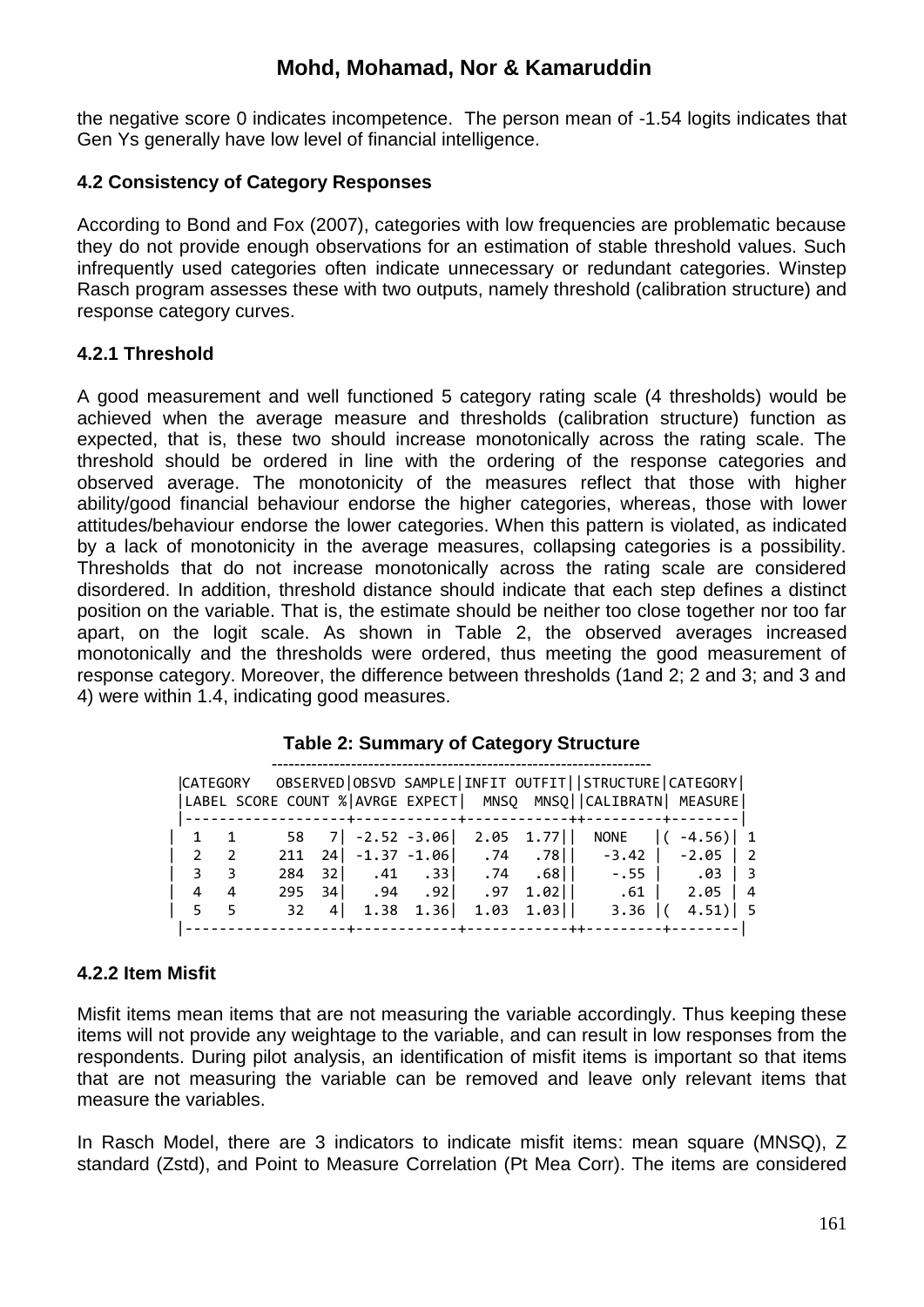misfit when the 3 indicators fulfil the criteria below (if it is below or above the value specified). According to Bond and Fox (2010) each indicator should be within the range of, the following:

Outfit MNSQ  $-$  item should be accepted if it is within  $.5 - 1.5$ Outfit Zstd  $-$  item should be accepted if it is within the range of  $+/- 2$ Pt Mea Corr – item should be accepted if it is within the range of .24 - 0.84

With reference to Table 3, items that were highlighted are considered as 'misfit'. However, since all items highlighted were indicated to be beyond the range of only one indicator (Zstd), the items were considered to be included for the full survey. Table 2 highlighted the items with the highest logit values (in a range of +2). Since the values were within the range of 2, these items were accepted.

| <b>Table 3: Misfit Orders</b> |  |  |
|-------------------------------|--|--|
|-------------------------------|--|--|

| <b>ENTRY</b>  | <b>TOTAL</b> | <b>TOTAL</b> |                | MODEL |          | INFIT |           | <b>OUTFIT</b> | PT-MEASURE      |        |           | <b>LEXACT MATCHI</b> |                          |   |  |
|---------------|--------------|--------------|----------------|-------|----------|-------|-----------|---------------|-----------------|--------|-----------|----------------------|--------------------------|---|--|
| <b>NUMBER</b> | <b>SCORE</b> | <b>COUNT</b> | <b>MEASURE</b> | S.E.  | MNSQ     |       | ZSTD MNSO |               | ZSTD CORR.      |        | EXP. OBS% |                      | EXP%  Item               |   |  |
|               |              |              |                |       |          |       |           |               |                 |        |           |                      |                          |   |  |
| 68            |              | 30           | 2.65           |       | .60 1.08 |       | .3 1.61   |               | $2.1$ $A - .48$ | . 11   | 90.0      | 90.21                | D3DontKnowToFind         |   |  |
| 4             | 19           | 30           | .29            |       | .3011.79 |       | 2.811.16  |               | $2.01B - .25$   | . 25 l | 13.3      | 51.0                 | A10CC                    |   |  |
| $\mathcal{P}$ | 14           | 30           | .77            |       | .32 1.41 |       | 1.6 1.12  |               | $2.4$ C-.05     | . 22 l | 60.0      | 57.2                 | A10Current               |   |  |
|               | 4            | 30           | 2.33           |       | .53 1.03 |       | .2 1.06   |               | $1.8$ ID-.30    | . 13 l | 86.7      | 87.01                | A10FixedDeposit          |   |  |
| 41            | 96           | 30           | $-1.94$        |       | .24 1.94 |       | 3.4 1.02  |               | $2.2$   E . 25  | . 32 l | 43.3      |                      | 44.9 C110LiveComfortably | B |  |
| 12            | 12           | 30           | .99            |       | .34 2.01 |       | 3.1 1.82  |               | $2.2$ F $.35$   | . 21   | 66.7      | 62.2                 | A10TH                    |   |  |
| 32            | 118          | 30           | $-3.48$        |       | .29 1.88 |       | 2.6 2.01  |               | $2.1$ G $.03$   | .301   | 66.7      |                      | 63.5 C11SaveIncome       |   |  |
| 46            | 66           | 26           | $-.83$         |       | .2711.86 |       | 2.71.98   |               | $2.0$ H-.36     | .271   | 30.8      |                      | 47.6 C3Savings           |   |  |
| 14            |              | 30           | 3.08           |       | .73 1.97 |       | 1.4 1.28  |               | .6 I.23         | .101   | 96.7      | 93.4                 | A100thers                |   |  |
| 35            | 81           | 29           | $-1.21$        |       | .2511.86 |       | 3.1 1.82  |               | $2.01$ $.18$    | .311   | 51.7      |                      | 45.5   C14CCMinAmount    |   |  |
| 9             | 12           | 30           | .99            |       | .34 1.77 |       | 2.511.59  |               | $1.9$ K $.37$   | . 21 l | 63.3      |                      | 62.2 A10PersonalLoan     |   |  |

#### **4.2.3 Unidimensionality**

Unidimensionality is crucial in ensuring the objectivity of the instrument. Rasch analysis applies the principal component analysis (CPA) of the residuals, i.e. how much variance is the instrument in measuring what it was meant to measure. With reference to Table 4, the raw variance explained by measures of 66% has met the unidimensionality requirement of 40% (Reckase, 1979; Conrad et al., 2011). Nevertheless, the unexplained variance in the first contrast of 3.4% as tabulated in Table 3, exhibited that the instrument was considered to be very good (Rasch Rating Scale). This means that the 73 item-instrument used for this study met the unidimensional trait; hence was able to measure what it was meant to measure.

**Table 4: Item Unidimensionality (Table of standardized residual variance (in eigenvalue units))**

|                                                    | <b>Empirical</b> | <b>Modeled</b> |  |
|----------------------------------------------------|------------------|----------------|--|
| Total raw variance in<br>observations              | 100%             | 100%           |  |
| Raw variance explained by<br>measures              | 66.9%            | 66.2%          |  |
| Unxplained variance in 1 <sup>st</sup><br>contrast | 3.4%             |                |  |
|                                                    |                  |                |  |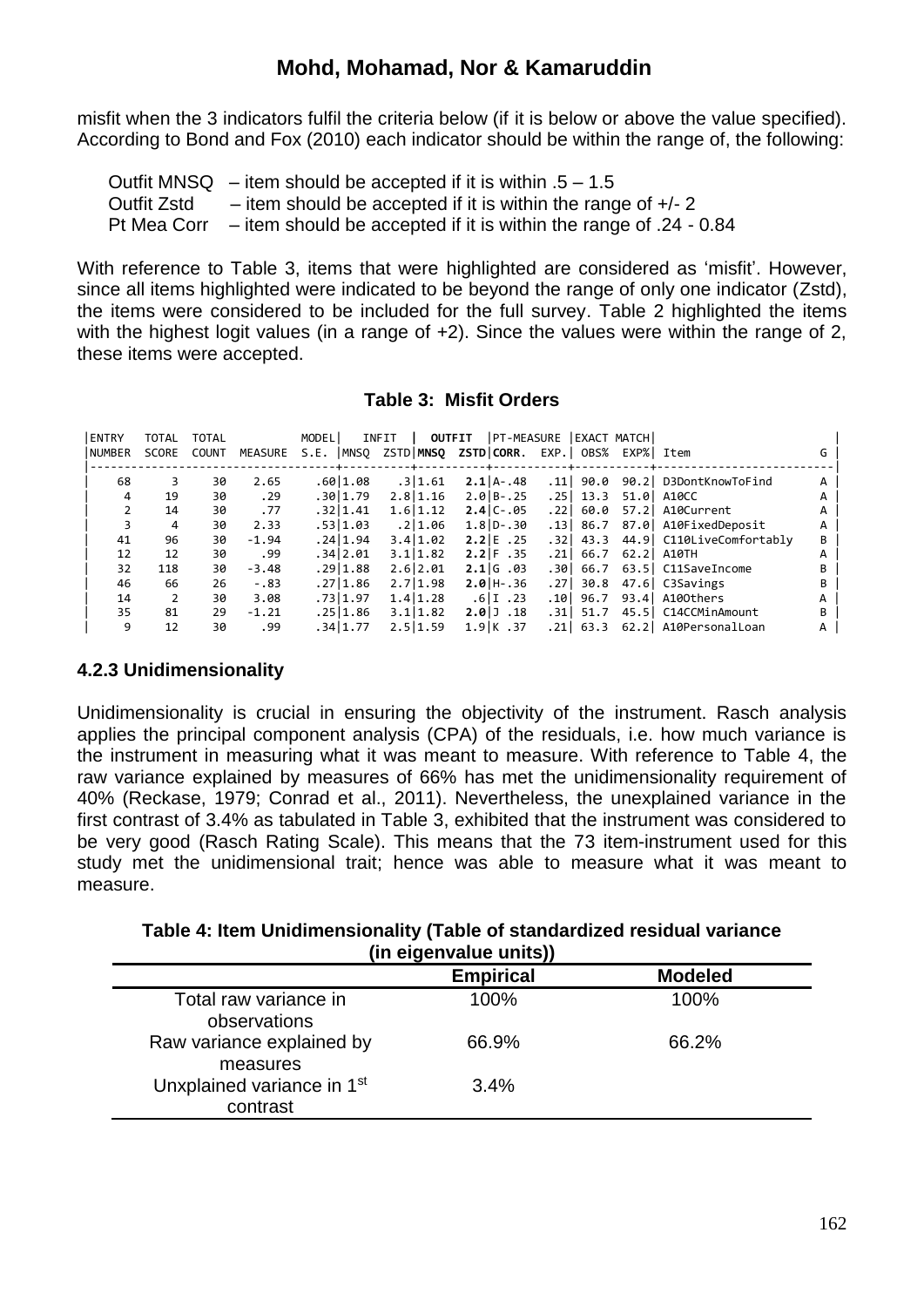Therefore, with the overall results of the pilot test carried out, it is concluded that the construct used to measure financial intelligence of Gen Y was overall good and no further improvements should be made for the full survey.

#### **4.3 The Second Analysis**

The second analysis was to determine the classifications of working Gen Y based on their financial intelligence level. In this study, financial intelligence was measured by financial knowledge (FK), financial behaviour (FB) and trust (Trust). The variables were chosen based on the explanation provided by Robert Kiyosaki (1997). According to him, financial intelligence is the art of solving money problem through their decision in increasing financial knowledge (financial knowledge), getting advice from the expert (trust) and making the right decision with regards to investment and savings (financial behaviour). For this purpose, the output of Winsteps 3.72.3 was selected to produce Person Item Map. Figure 1 illustrates the output.

Figure 1 is the logit ruler for financial intelligence. The ruler measures the level of financial intelligence of Gen Y based on the variables (FI, FB and Trust) where the unit of scale is logit. The scale ranged from -2.60 logits to 2.08 logits. The ranking of respondents (Gen Ys) with moderate level of financial intelligence (easily agree with most items) was above the scale of -1.57 logits, while the ranking of the lowest level of financial intelligence (difficult to agree) was at -2.60 logits. The ranking of Gen Y with low level of financial intelligence was at the middle scale (-2.40 logit to -1.57 logit). The items which were the most difficult to be agreed upon by Gen Y was *D3Interested* (*Interested to employ financial agent*) to be agreed was 2.08 logit on the top scale, while the simplest item of financial intelligence was *C11SaveIncome (I save some amount of my income)* with the difficulty to be agreed was -3.4 logit on the lowest scale.

These items describe the characteristics of each group of Gen Y. This is because items that were located above the location of persons on the map indicated disagreement of the persons with the items, while items located below the location of persons indicated agreement. This means that the higher the location of an item away from a person, the stronger the person agrees with the item. On the other hand, the lower the location of an item away from a person location on the map, the stronger the person disagrees with the item.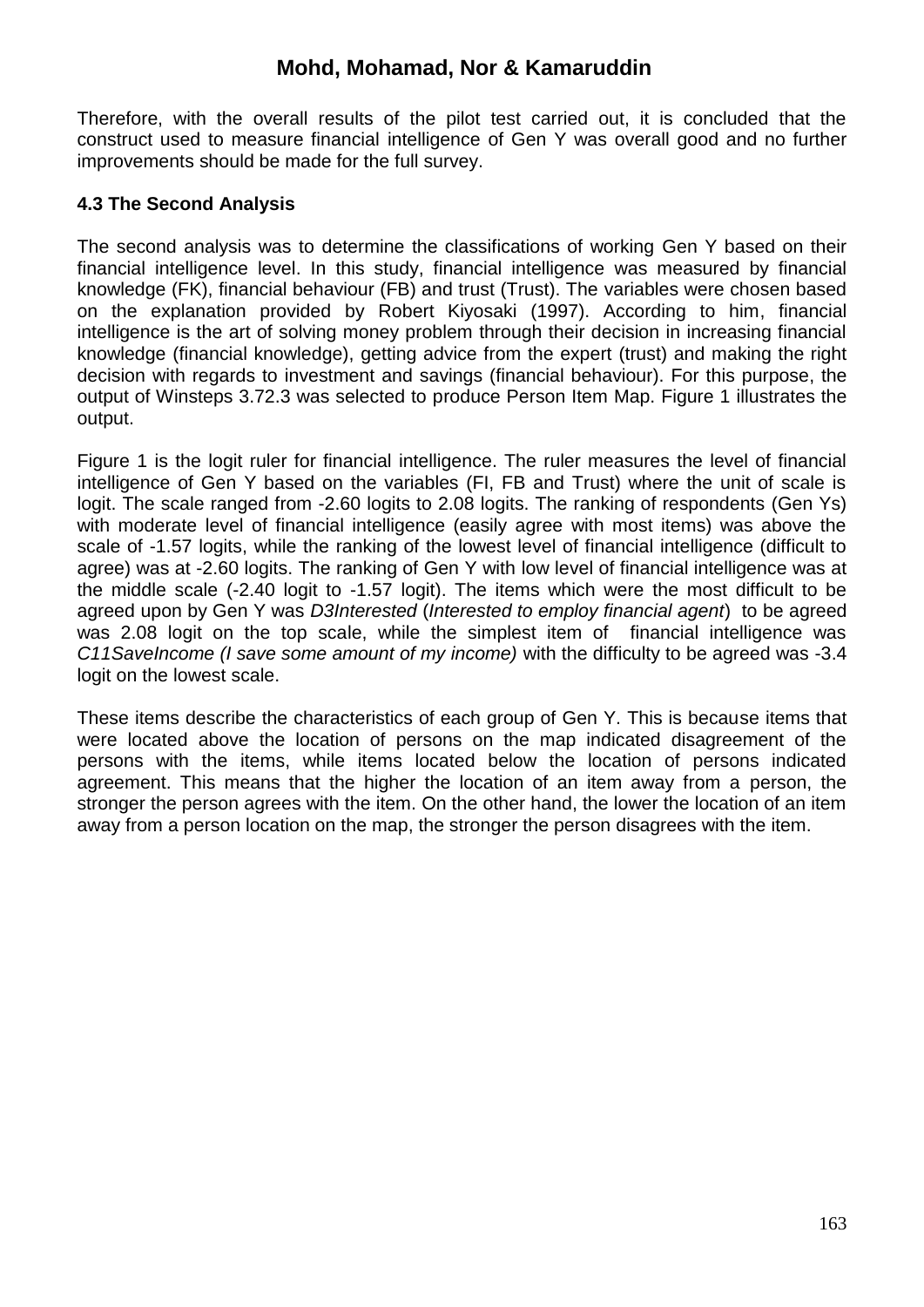

#### **Figure 1: Financial Intelligence Logit Ruler**

As shown in Figure 1, the classifications of Gen Y into 3 groups were identified by the two separation lines drawn across the map horizontally. The first line was drawn at the person mean (-1.57 logits) to separate the first group from the second group. Therefore, the first group was Gen Ys who were located above person mean. This group was labelled as MFI which indicates Moderate financial intelligent. Their financial intelligence was described as moderate because they agreed to all items located below the person mean score of -1.57 logits, but at the same time they disagreed with 17 items (37% of items) above them (items at the higher scale which were written in bold text as shown in Figure 1). The group with low level of financial intelligence was the second group, which was labelled as LFI. Their financial intelligence was considered low because they disagreed with 46 % of the items measuring financial intelligence. Lastly, the group with the lowest level of financial intelligence was the third group and was indicated by VLFI intelligence. This group was separated from the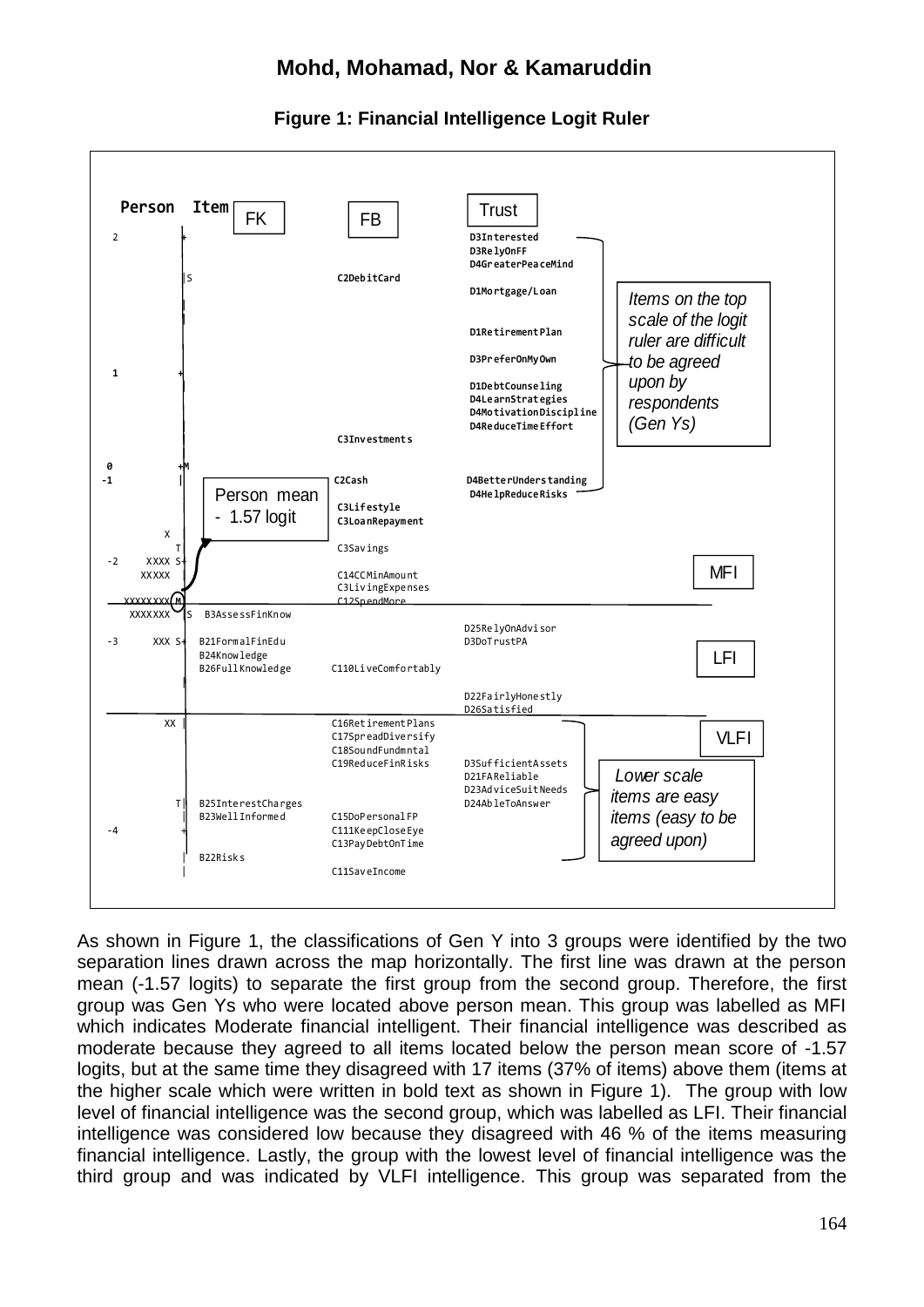second group by the line which was drawn at -2.6 logits. This is where the lowest ability persons are located. They disagreed with 75 % of the items. This shows that their level of agreement on most items were very low, indicating less knowledge; least to trust financial agents; and lack of savings and investment.

Based on the Item Person Map, persons are arranged on the right side of the map, while items are arranged on the left side of the map. The persons are reported in code system with 8 digits. The first digit represents gender. This is followed by race, age, income, marital status, number of children, place of work and education levels. For instance, if a respondent is coded as *13241313,* this means that the respondent is a *male;* Indian; *age* between *27-23; salary* above *RM4500; married; more than 3* children; working at *public sector;* and a *first degree* holder.

The first group (MFI) were majority of them and were from income level of more than RM4500 (68% of the MFI group). They were mostly the Bachelor's degree and Master's degree holder (77% of MFI group). Majority of LFI were in the income range between 3000- 4500 (70% of the LFI group). 70% of them also were the Bachelor's degree holder. Meanwhile, the VLFI group were from the low income level. They were the Diploma holders. These results can be seen in Figure 2 below.



#### **Figure 2: Financial Intelligence Logit Ruler**

As expected, MFI had positive financial behaviours. This was indicated by the items of *saving for retirement plan, pay debt on time, diversify portfolio*, located far below the logit measure of MFI group. On the extreme, items (*saving for retirement plan, pay debt on time, diversify portfolio*) located above VLFI group indicating disagreement with those items, which reflect their negative financial behaviours.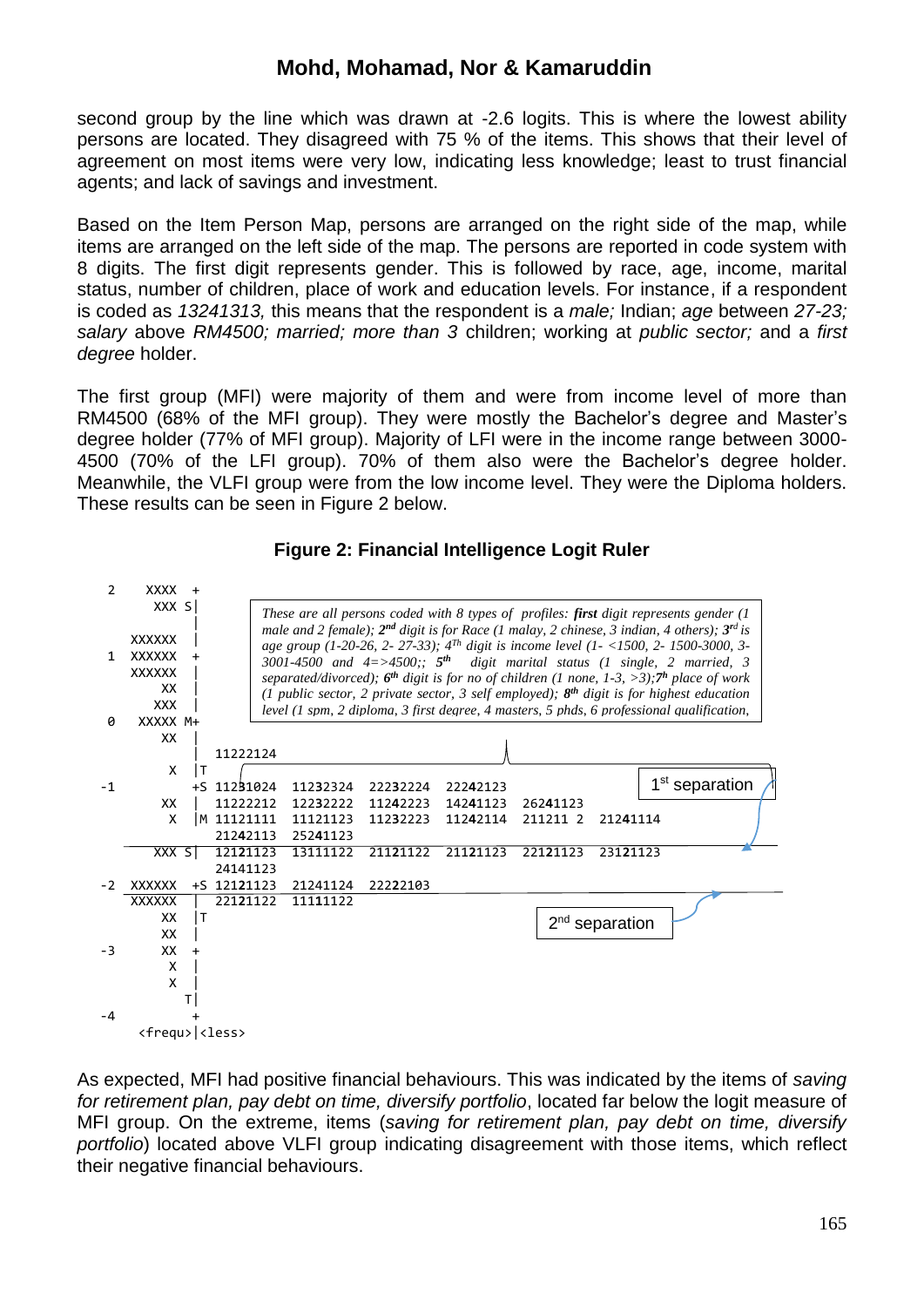On the aspect of trust for financial agents or advisors, MFI group had shown their agreement on the items of trust for agent; hence had trusted the financial agents. Since the location of these items were about the same level with the location of LFI, their agreement on these items were just 50 percent. This means that they indecisively agreed that financial agents can be trusted; hence did not really put their trust 100 percent on them. The opposite behaviours were found by the group with VLFI. They did not think that the staff could be trusted. However, all these three groups were found to shy away from investment.

To summarize, Gen Y's financial intelligence was generally low. Their financial intelligence level did reflect their education and income level. The 3 classifications of Gen Y did reflect their financial knowledge and financial behaviours.

### **5. Discussion**

The first stage analysis of items reliability and validity has proven that those items constructed to measure the variables were good for further analysis (full survey). The data under study predictably fit the model as all the indicators (Cronbach Alpha, person reliability value, person measure, valid responses, item reliability value, and Standard Error) were in the accepted range. The application of Rasch Model in determining the reliability and validity of the measures was a good decision as it involved a thorough analysis of items and persons location on the logit ruler. This is because in Rasch Model, the items are arranged according to the difficulty level and persons are arranged according to their ability level in a "person item map" so that the location for each item and person can be easily determined by the logit unit. Therefore, each item and person has its logit unit that reflects their level of difficulty and ability. The higher the location, the more difficult is the item or the more able is the person. As long as the items can differentiate the ability level of persons through their endorsement, the construct can be considered valid (Abdul Aziz, 2011). The most important is that each unit has the same scale and is measured by a logit unit. Thus, the instrument can be considered as a valid scale as it has the right unit scale measuring its level of difficulty, which in turn reflects a person's ability. Therefore, this analysis has answered the first objective of the study.

One important finding of the study was the classification of Gen Y based on their level of financial knowledge, level of trust, and their financial behaviours. This has answered the second objective of the study. Interestingly, the logit ruler of financial intelligence derived from Rasch Measurement Model was able to divide Gen Ys in Malaysia into 3 groups: moderate financial intelligence (MFI), low financial intelligence (LFI) and very low financial intelligence (VLFI). These three groups are reported to have different levels of education, where the group with higher financial intelligence hold higher level of education level. This finding does not support the study of Hwee et al. (2010) and Idris et al. (2013) because first, this study identified that different groups of Gen Y with different level of education and different financial literacy would have different financial behaviours. The two studies claimed that all Gen Y are similar in terms of their financial behaviours. Second, Hwee et al. (2010) found that higher levels of education do not determine their saving behaviours. Third, interestingly, this study also does not support the study of Idris et al. (2013) who found that the group could not understand the concept of savings for retirement purposes.

However, this study concurred with Huston (2010) and Mien and Thao (2015) on the impact of financial knowledge on the financial behaviour of Gen Y. Huston (2010) and Mien and Thao (2015) agreed that the lack of financial knowledge can have a very harmful effect on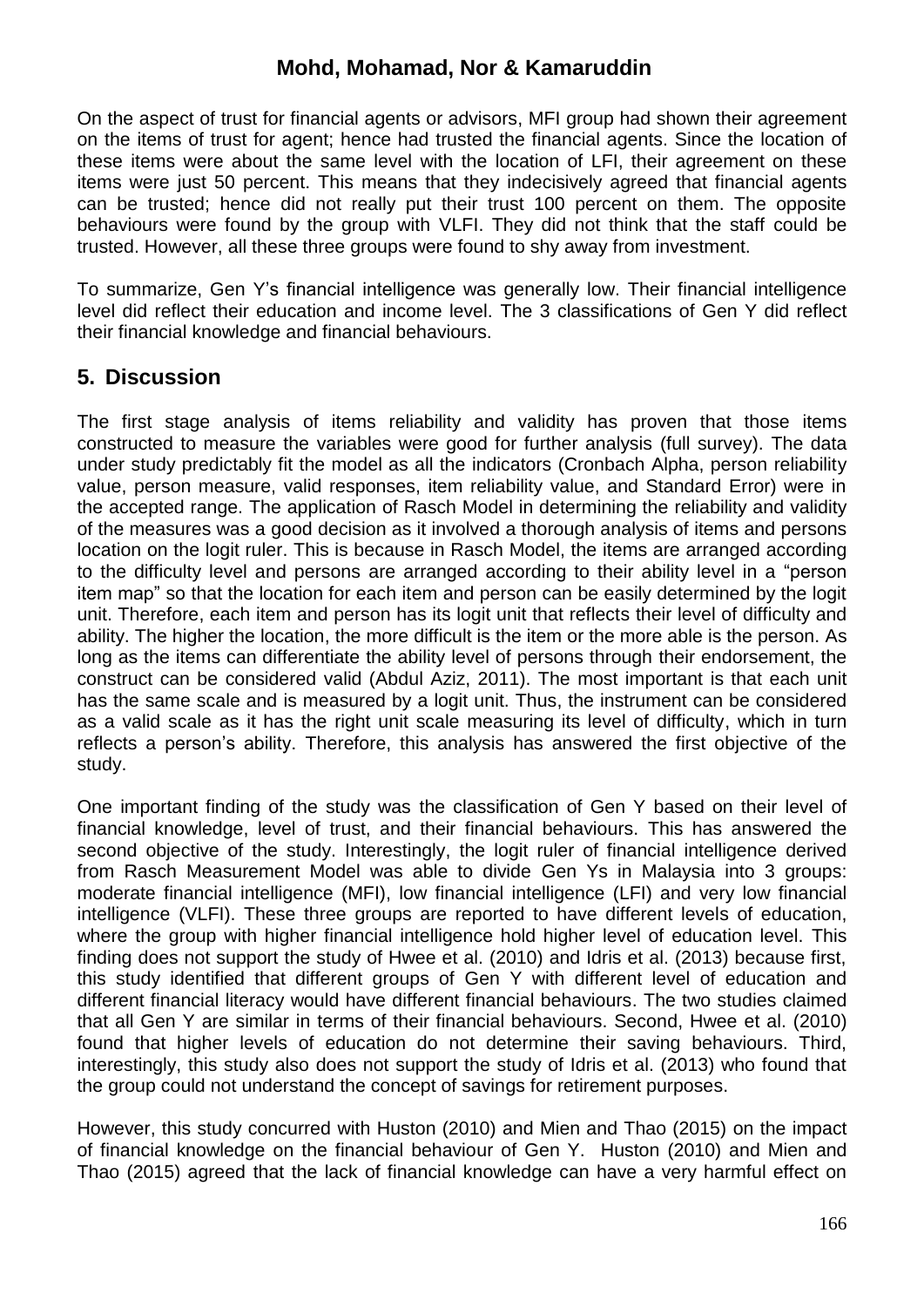financial behaviours which later would affect their financial well-being. The present study has supported the study of Mien and Thao (2015), Dowling et al. (2009) and Shih and Ke (2014) on the impact of attitude on financial behavior even though the impact was proven otherwise by the different indications in the present study. The study also supports the findings of Idris et al. (2013) and Generation Y-ers (2014), on the aspects of low financial intelligence level of Gen Y across the globe.

## **6. Implications**

Even though it may be too early to conclude that Gen Y has low financial intelligence as this was just a preliminary study, in Rasch Model, 30 samples are sufficient for a well design pilot study (Abd Aziz, 2011). The sample is almost reflective of the total population that the findings have the potential to be generalized. Based on the findings of this study, there are three important contributions. First, the study has added new knowledge to the theory of financial behaviour with the addition of trust to the explanation of financial behaviour. Previous studies mostly focused on the factors of income, financial knowledge, family background and education to affect financial behaviours of Gen Y. The new discovery of the 3 classifications of Gen Y which are based on financial intelligence would potentially open for constructive debate in the future especially on how the measure of financial intelligence is determined and tested. In the future, the measure should be tested with other statistical tools to ensure and confirm the validity of the construct. Future research should be conducted on larger sample size so that the findings would be more impactful and generalization could confidently be made.

Besides theoretical and methodological contributions, the findings do provide some practical implications, in terms of pedagogical aspects for learning institution; for policy makers; and for the overall financial institutions to learn the whole new model recommended by this study. For instance, since the findings showed that financial knowledge and level of education influence financial behaviours of Gen Y (which reflect their financial intelligence), attention should be given to improve Gen Y's knowledge on financial management, so that their level of savings and loan repayment would improve. In addition, since Gen Ys are IT savvy, financial institutions should improve their appeal on the website if they wanted to attract more Gen Ys to buy their products.

Furthermore, the government could also formulate an education policy enforcing students to take finance as compulsory subject as early as 16 years old. This is because most parents in Malaysia today give their children pocket money at the age of 16 years old.

## **7. Conclusion**

On the whole, the study was able to be completed when the Central Bank was critically looking for solutions to Gen Y's financial behavioural issues. Its originality was beyond doubt as it was the first study of financial intelligence using rasch analysis to produce a standard ruler measuring financial intelligence of Gen Ys. Thus, this has added new advance knowledge to the theory of financial behaviour with the addition of trust to the explanation of financial behaviour. In conclusion, the objectives of the study are successfully achieved. The first objective was achieved by the analysis of items constructed to measure financial intelligence. In addition, the second objective was also achieved by the development of the logit ruler of financial intelligence via the application of Rasch Model using Item Person Map. With the ruler, 3 groups of Gen Y on financial intelligence were identified: MFI, LFI and VLFI.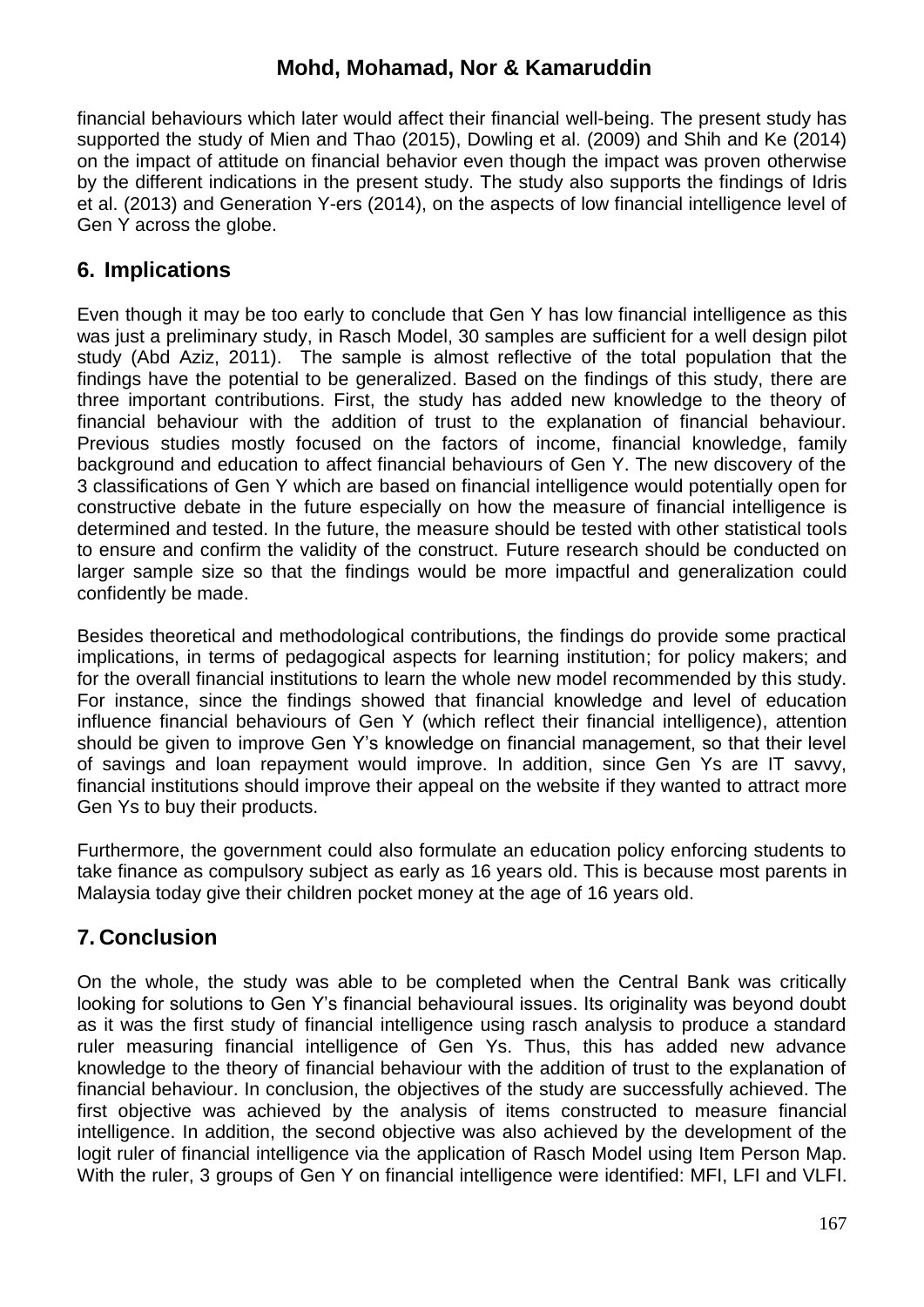On top of that, the findings could provide an extension to the body of knowledge of the literature on financial intelligence of Gen Y, particularly with the addition of a new variable of trust, to the theory of financial behaviours. However, since this was a preliminary study, the limitation of small sample size may hinder a production of an accurate ruler of behaviour even though rasch analysis could handle well the 30 samples. In the future, the same research should be conducted using a bigger scale of sample size. In conclusion, this research has added valuable theoretical, practical, and methodological ramifications to the body of knowledge in the respective fields.

### **8. Acknowledgement**

Our greatest appreciation goes to Asian Institute of Finance (AIF) for the research grant provided that enables us to carry out this research within 6 months. Our acknowledgement also goes to our university, UiTM, which has given us permission to present our paper at the Conference.

### **References**

- Abdul Aziz, A 2011, *Rasch Model Fundamentals: Scale And Measurement Structure*. Advance Planning Sdn Bhd..
- Ajzen, I,1991. 'The theory of planned behavior', *Organizational Behavior and Human Decision Processes*, vol. 50, pp. 179-211.
- Akben-Selcuk, E 2015, 'Factors influencing college students' finanicial behaviour in Turkey: evidence from a national survey', *International Journal of Economics and Finance,* vol 7, no. 6, pp*.* 87-94, viewed 1 january, 2016, <http://dx.doi.org/10.5539/ijef.v7n6p87>.
- Bank Negara Malaysia 2013, *Financial Stability and Payment Systems Report 2013*. Bank Negara Malaysia, Kuala Lumpur.
- Bond, T G, & Fox, C M 2007, *Applying The Rasch Model: Fundamental Measurement in the Human Sciences*. NJ, London: LEA, Publishers.
- Community Associations Institute (CAI), 2011, *Community Association Impact Survey*. Viewed 27 October 2015,

<http://dev.caionline.org/about/press/Documents>.

- Dowling, N A, Corney, T, Hoiles, L, 2009, 'Financial management practices and money attitudes as determinants of financial problems and dissatisfaction in young male Australian workers', *Journal of Financial Counseling and Planning*, vol. 20, no. 2, pp. 5- 13.
- Furnham, A, 1984, 'Many sides of a coin: The psychology of money usage', *Personality and Individual Differences*, vol. 5, no. 5, pp. 95-103.
- Generation Y-ers 2014. 'Fearful of Wall Street and Not Saving for Retirement', viewed 27 Oct 2015,

*<http://www.fpanet.org/ToolsResourcesArticlesBooksChecklists/Articles/Investments/G enerationYersFearfulofWallStreet/>.*

- Hwee JK, Lin LH, Sellapan RD 2010, 'Financial planning and youth: Implications in educating generation Y'. *The 4E Journal*, vol 10. No. 2. pp. 18 - 20.
- Huston, S J 2010, 'Measuring financial literacy', *Journal of Consumer Affairs,* vol. 44, no. 2, pp 296-316.
- Idris, F, Krishnan, K S D, Azmi, N 2013, 'Relationship between financial literacy and financial distress among youths in Malaysia - An empirical study', *Malaysian Journal of Society and Space,* vol. 9, no. 4, pp 106-117.